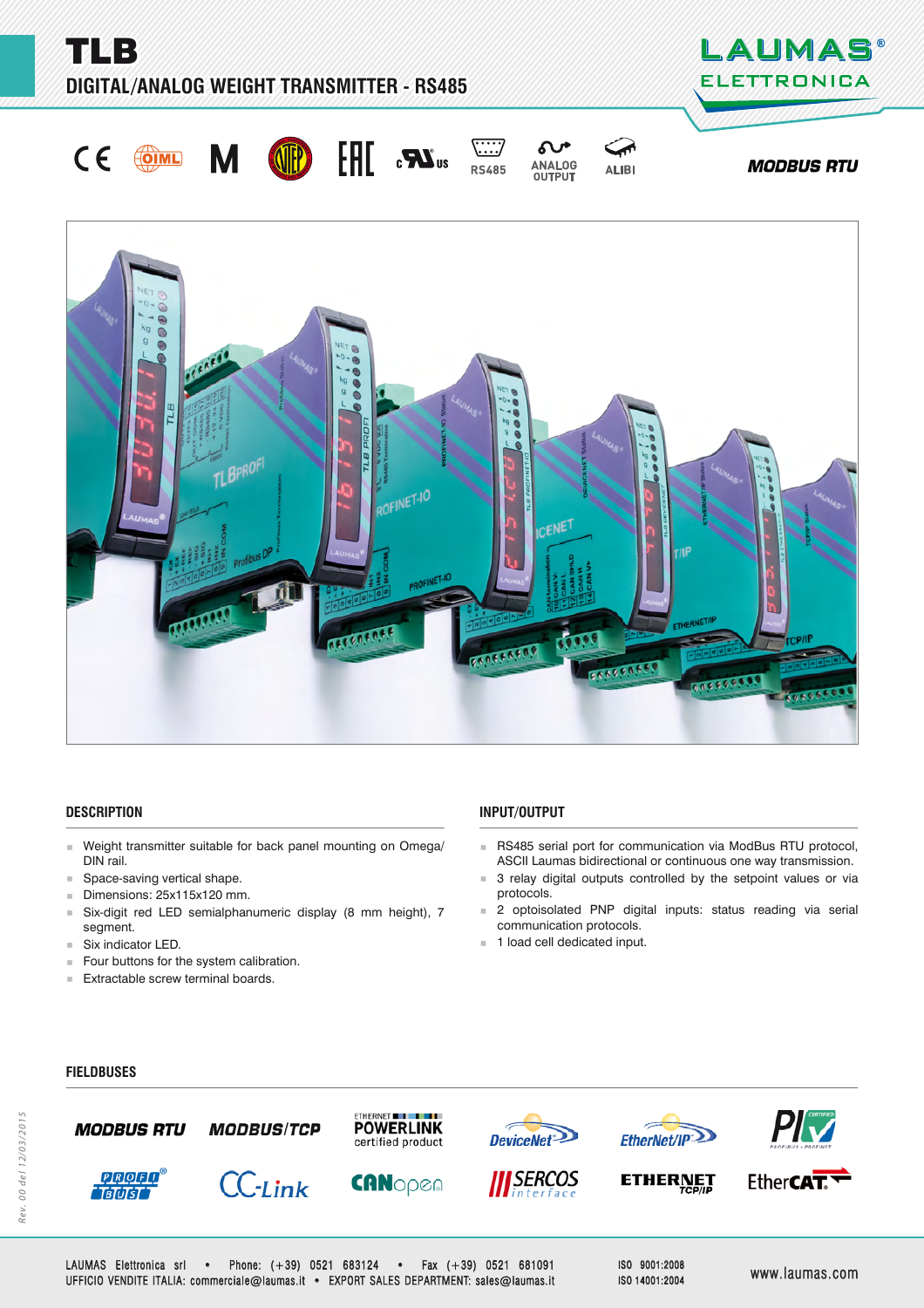

| <b>DESCRIPTION</b>                                                                                                                                                                                                          | CODE                 |
|-----------------------------------------------------------------------------------------------------------------------------------------------------------------------------------------------------------------------------|----------------------|
| RS485 serial port<br>Baud rate: 2400, 4800, 9600, 19200, 38400, 115200 (bit/s)                                                                                                                                              | <b>TLB485</b>        |
| 16 bit analog output = $65535$ divisions<br>Current: $0 \div 20$ mA; $4 \div 20$ mA (up to 300 $\Omega$ ).<br>Voltage: 0 ÷ 10 V; 0 ÷ 5 V; ± 10 V; ± 5 V (min 10 kΩ).<br>It is equipped with RS485 serial port.              | <b>TLB</b>           |
| <b>CANopen</b> port<br>Baud rate: 10, 20, 25, 50, 100, 125, 250, 500, 800, 1000 (kbit/s).<br>The instrument operates as slave in a synchronous CANopen network.<br>It is equipped with RS485 serial port.                   | <b>TLBCANOPEN</b>    |
| DeviceNet port<br>Baud rate: 125, 250, 500 (kbit/s).<br>The instrument operates as slave in a DeviceNet network.<br>It is equipped with RS485 serial port.                                                                  | <b>TLBDEVICENET</b>  |
| <b>CC-LINK</b> port<br>Baud rate: 156, 625, 2500, 5000, 10000 (kbit/s).<br>The instrument works as Remote Device Station in a CC-LINK network and<br>occupies 3 stations. It is equipped with RS485 serial port.            | <b>TLBCCLINK</b>     |
| <b>PROFIBUS DP port</b><br>Baud rate: up to 12 (Mbit/s).<br>The instrument operates as slave in a Profibus-DP network.<br>It is equipped with RS485 serial port.                                                            | <b>TLBPROFI</b>      |
| Modbus/TCP port<br>Type: RJ45 10Base-T or 100Base-TX (auto-sensing)<br>The instrument operates as slave in a Modbus/TCP network.<br>It equipped with RS485 serial port.                                                     | <b>TLBMODBUSTCP</b>  |
| Ethernet TCP/IP port<br>Type: RJ45 10Base-T or 100Base-TX (auto-sensing).<br>The instrument operates as slave in an Ethernet TCP/IP network and it is<br>accessible via web browser. It is equipped with RS485 serial port. | <b>TLBETHETCP</b>    |
| Ethernet/IP port<br>Type: RJ45 10Base-T or 100Base-TX (auto-sensing)<br>he instrument operates as adapter in an Ethernet/IP network.<br>It is equipped with RS485 serial port.                                              | TLBETHEIP            |
| <b>PROFINET IO port</b><br>Type: RJ45 10Base-T or 100Base-TX (auto-sensing)<br>The instrument operates as device in a Profinet IO network.<br>It is equipped with RS485 serial port.                                        | <b>TLBPROFINETIO</b> |
| 2x EtherCAT ports<br>Type: RJ45 10Base-T or 100Base-TX (auto-sensing)<br>The instrument operates as slave in an EtherCAT network.<br>It is equipped with RS485 serial port.                                                 | TLBETHERCAT          |
| 2x POWERLINK ports<br>Type: RJ45 10Base-T or 100Base-TX (auto-sensing)<br>The instrument operates as slave in a Powerlink network.<br>It is equipped with RS485 serial port.                                                | <b>TLBPOWERLINK</b>  |
| 2x SERCOS III ports<br>Type: RJ45 10Base-T or 100Base-TX (auto-sensing)<br>The instrument operates as slave in a Sercos III network.<br>It is equipped with RS485 serial port.                                              | TLBSERCOS            |
|                                                                                                                                                                                                                             |                      |

ISO 9001:2008 ISO 14001:2004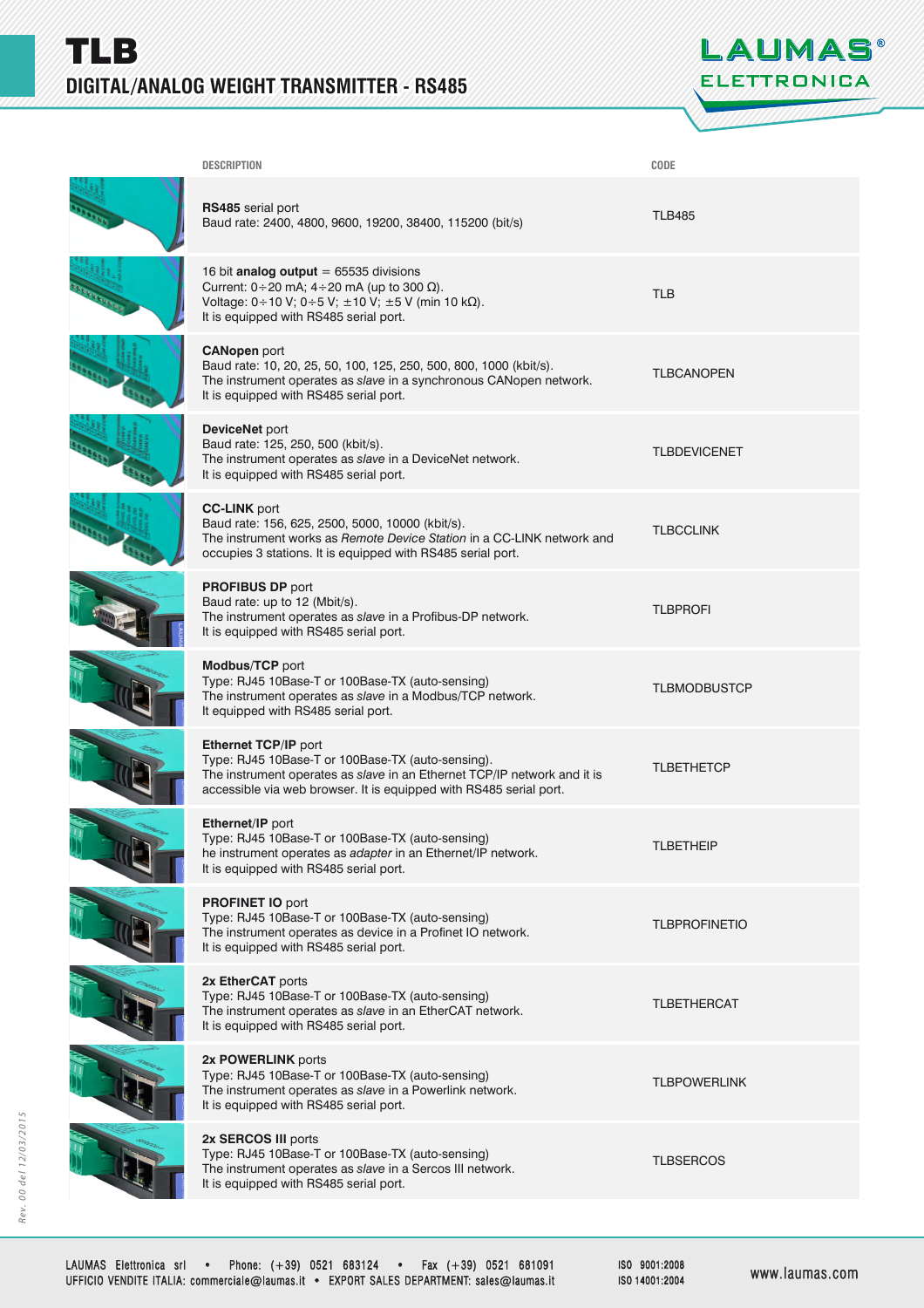

## **CERTIFICATIONS ERTIFICATIONS**

| OIML         | OIML R76:2006, III class, 3x10000 divisions $0.2 \mu$ V/VSI                       | OIML R61 - WELMEC Guide 8.8:2011 (MID) |  |
|--------------|-----------------------------------------------------------------------------------|----------------------------------------|--|
|              | <b>CERTIFICATIONS ON REQUEST</b>                                                  |                                        |  |
| М            | Initial verification (Legal Metrology)                                            |                                        |  |
| $\mathbf{r}$ | UL Recognized component - Complies with the United States and Canada regulations  |                                        |  |
| EAD          | Complies with the Eurasian Custom Union regulations (Russia, Belarus, Kazakhstan) |                                        |  |
| <b>III</b>   | NTEP - n <sub>max</sub> 5000 - Class III - United States and Canada               |                                        |  |

## **TECHNICAL FEATURES**

| Power supply and consumption                                      |                                                                        | $12 \div 24$ VDC $\pm 10\%$ : 5 W                                                                                    |
|-------------------------------------------------------------------|------------------------------------------------------------------------|----------------------------------------------------------------------------------------------------------------------|
| Number of load cells • Load cells supply                          |                                                                        | up to 8 (350 $\Omega$ ) - 4/6 wires • 5 VDC/120 mA                                                                   |
| Linearity • Linearity of the analog output (only for TLB)         |                                                                        | $<$ 0.01% full scale $\cdot$ $<$ 0.01% full scale                                                                    |
| Thermal drift • Thermal drift of the analog output (only for TLB) |                                                                        | <0.0005% full scale/°C $\cdot$ <0.003% full scale/°C                                                                 |
| A/D Converter                                                     |                                                                        | 24 bit (16000000 points) - 4.8 kHz                                                                                   |
| Divisions (with measure range $\pm 10$ mV and sensitivity 2 mV/V) |                                                                        | $\pm 999999 \cdot 0.01 \mu V/d$                                                                                      |
| Measure range                                                     |                                                                        | $\pm 39$ mV                                                                                                          |
| Load cell's sensitivity                                           |                                                                        | $±7$ mV/V                                                                                                            |
| Conversion per second                                             |                                                                        | 300/s                                                                                                                |
| Display range                                                     |                                                                        | ±999999                                                                                                              |
| Decimals • Display increments                                     |                                                                        | $0 \div 4$ • x1 x2 x5 x10 x20 x50 x100                                                                               |
| Digital filter • Conversion rate                                  |                                                                        | $0.012 \div 7$ s $\cdot$ 5 $\div$ 300 Hz                                                                             |
| Relay logic outputs                                               |                                                                        | n. 3 - 115 VAC/150 mA                                                                                                |
| Optoisolated logic inputs                                         |                                                                        | n. $2 - 5 \div 24$ VDC PNP                                                                                           |
| Serial ports                                                      |                                                                        | <b>RS485</b>                                                                                                         |
| <b>Baud</b> rate                                                  |                                                                        | 2400, 4800, 9600, 19200, 38400, 115200 (bit/s)                                                                       |
| Analog output (only for TLB)                                      |                                                                        | 16 bit = 65535 divisions. 0 ÷ 20 mA; 4 ÷ 20 mA (up to 300 Ω)<br>0 ÷ 10 V; 0 ÷ 5 V; $\pm$ 10 V; $\pm$ 5 V (min 10 kΩ) |
| Humidity (condensate free)                                        |                                                                        | 85%                                                                                                                  |
| Storage temperature                                               |                                                                        | -30 $\mathrm{^{\circ}C}$ +80 $\mathrm{^{\circ}C}$                                                                    |
| Working temperature                                               |                                                                        | -20 $\mathrm{^{\circ}C}$ +60 $\mathrm{^{\circ}C}$                                                                    |
|                                                                   |                                                                        |                                                                                                                      |
| $\boldsymbol{K}_3$                                                | Relay digital outputs                                                  | n. 3 - 30 VAC, 60 VDC/150 mA                                                                                         |
|                                                                   | Working temperature                                                    | -20 $\mathrm{^{\circ}C}$ +50 $\mathrm{^{\circ}C}$                                                                    |
|                                                                   | Bourse ounds do do no model "LDC" (limited pourse course) or "Close O" |                                                                                                                      |

## Power supply device marked "LPS" (limited power source) or "Class 2"

## **METROLOGICAL SPECIFICATIONS OF TYPE-APPROVED INSTRUMENTS ETROLOGICAL SPECIFICATIONS OF TYPE-APPROVED**

| Applied standards                                    | 2014/31/UE - EN45501:2015 - OIML R76:2006 |
|------------------------------------------------------|-------------------------------------------|
| Accuracy class                                       | III or IIII                               |
| Maximum number of scale verification divisions       | 10000 (class III); 1000 (class IIII)      |
| Minimum input signal for scale verification division | 0.2 $\mu$ V/VSI                           |
| Working temperature                                  | $-10^{\circ}$ C +40 $^{\circ}$ C          |
|                                                      |                                           |